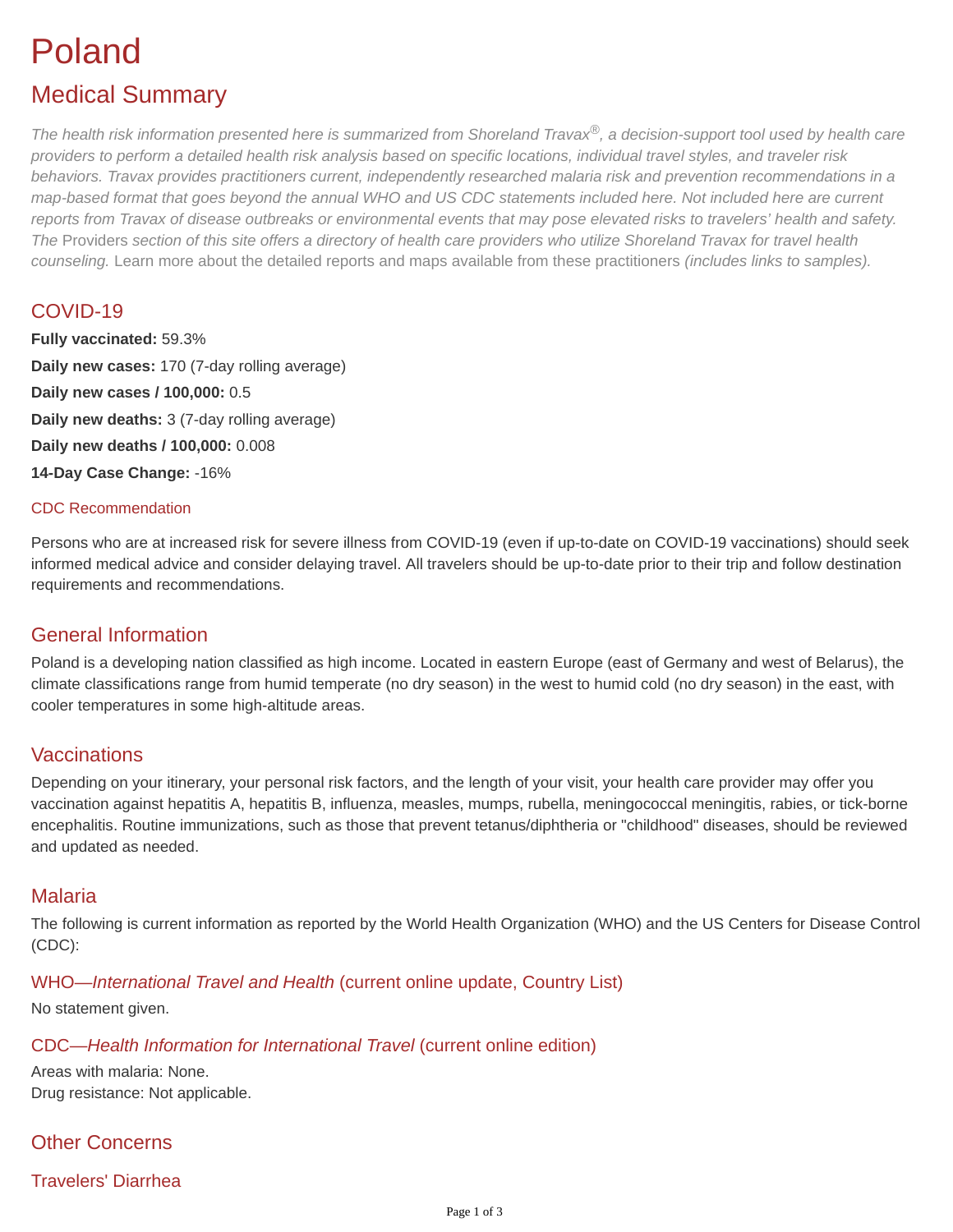Minimal risk (comparable to that in industrialized countries) exists throughout the country. Refugee camps are typically at risk of diarrheal outbreaks; no specific information is available.

Community sanitation is generally good, and health concerns related to food and beverages are minimal.

Travelers should carry loperamide for self-treatment of diarrhea and, if risk is moderate to high, an antibiotic to add if diarrhea is severe. Consult a knowledgeable health care provider regarding which antibiotic is appropriate for you and most effective for your destination.

#### Insect- and Arthropod-Borne Diseases

Lyme disease, West Nile virus may pose a risk. Personal protective measures are important.

#### Other Disease and Health Risks

Additional concerns include air pollution, anthrax disease, hantavirus, viral hemorrhagic fevers.

### Consular Advice

*The material below includes information from the US Department of State (DOS), the UK Foreign, Commonwealth & Development Office (FCO), Global Affairs Canada (GAC), and Australia's Department of Foreign Affairs and Trade (DFAT), as well as from additional open-source material. Standard safety precautions that apply to all international travel can be found in the Library article* [Safety and Security](https://tripprep.com/library/safety-and-security)*.*

#### Terrorism Risk

Risk of attack by transnational terrorist groups exists throughout Europe. Targets may include domestic and international organizations and businesses; public places and events, including those frequented by tourists; and transportation systems.

#### **Crime**

Low risk of violent crime (armed robbery and carjacking) exists throughout the country, mainly in Warsaw and other cities. Moderate risk of petty crime exists throughout the country, especially in large cities, areas frequented by tourists, near hotels and

markets, and on or near public transportation (particularly to and from central Warsaw and Warsaw Chopin Airport).

Scams involving exorbitant fees for services at bars and nightclubs have been reported.

Risk exists of robberies and/or assaults occurring after consuming intentionally drugged food or drink; tourists are frequently targeted.

#### Civil Unrest

Protests and demonstrations occur throughout the country and are generally peaceful but have the potential to turn violent without warning. Bystanders are at risk of harm from violence or from the response by authorities. Disruption to transportation, free movement, or the ability to carry out daily activities may occur.

#### Water Safety

Rent water sports equipment from reputable operators. Scuba dive only with personnel certified by PADI or NAUI and use equipment only from PADI- or NAUI-certified dive operators.

#### Transportation Safety

Risk of traffic-related injury or death exists. The road traffic death rate is 7 to 12 per 100,000 population. The rate is less than 10 in most high-income countries.

#### Airline Safety

U.S. Federal Aviation Administration has determined that the civil aviation authority of this country oversees its air carriers in accordance with minimum international safety standards.

#### Natural Disasters

Winter storms frequently occur. Seasonal flooding frequently occurs.

# Consular Information